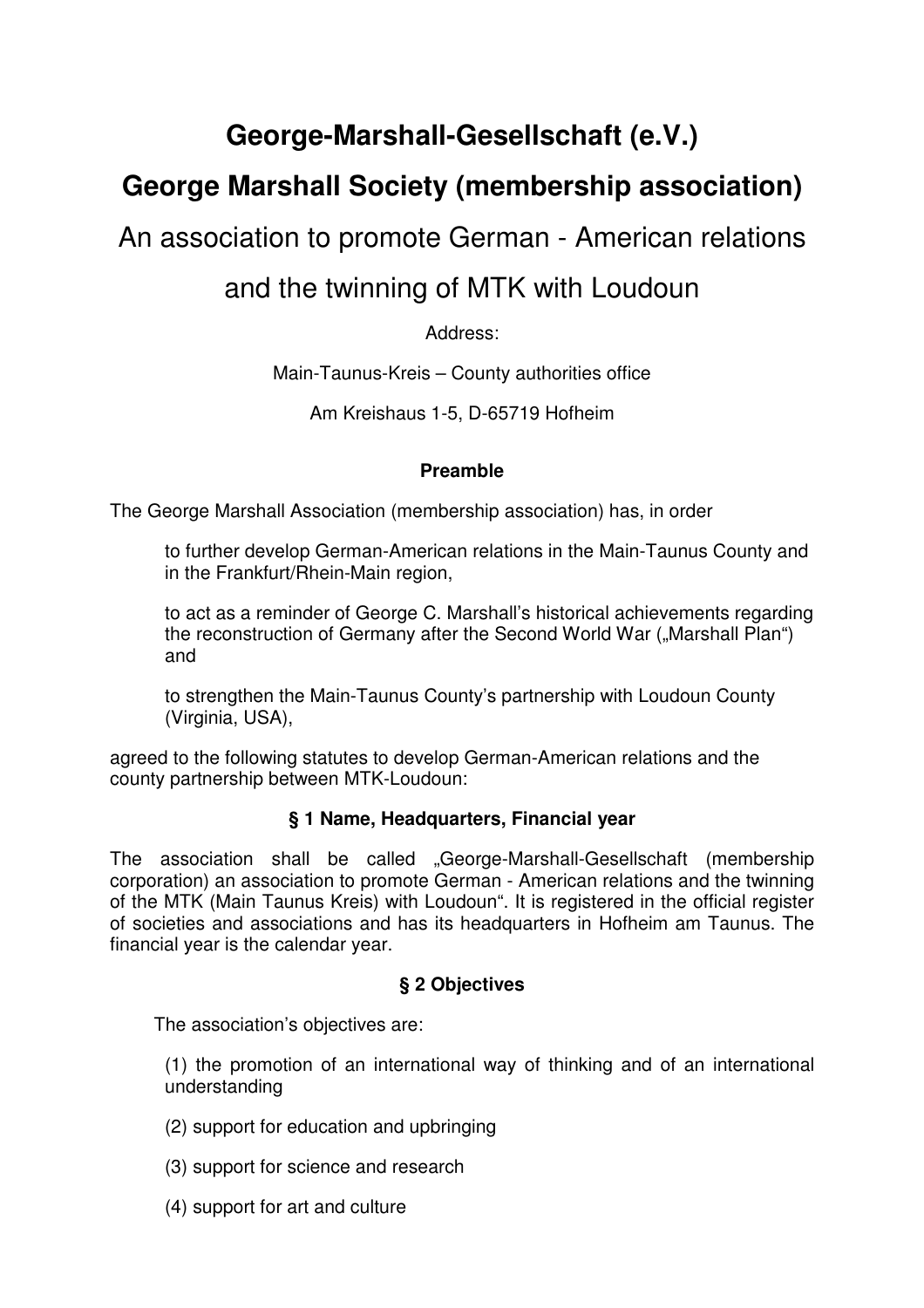These objectives will be pursued through:

a) the development of contacts and the exchange of experiences between German and American citizens and other groups of people, especially in the Frankfurt/Rhein-Main and Greater Washington regions. At the same time, presentations, seminars, conferences, forums, talks and publications will be prepared and carried out. Through these means, questions about transatlantic co-operation will be discussed as well as the political, cultural, politicaleconomic and social situation of both nations being represented as well as knowledge regarding their economic systems being given. In doing this, a mutual understanding of both nations, as well as respect for existing differences will be promoted.

b) the support and promotion of cultural projects, for example artistic exchanges, as well as their further development

c) the awarding of scholarships or other benefits to encourage education or study plans or research projects as well as further projects in the spirit of George C. Marshall, that serve the purpose of this association

d) the support and carrying out of international meetings, especially between pupils and other groups of people within the Main Taunus County/Loudoun County's framework

# **§ 3 Selflessness, Allocation of resources**

(1) This is a non-profit-making association. It does not primarily pursue goals serving its own financial interest.

(2) The association's means should only be used for purposes stated in the rules. Members receive no donations from the association's funds.

(3) All members work in an honorary capacity.

(4) No person is allowed, through expenditure, which is foreign to the statutory corporation's aims or through disproportionally high rewards, to be favored.

#### **§ 4 Bodies**

The association's bodies consist of the general meetings and the committee.

#### **§ 5 General meeting**

(1) The general meeting takes place, at least, once a year. The meeting is called for, in the cases that are specified by the statutes, when the association's interests call for it or if one tenth of the members request it.

(2) The general meeting accepts financial reports and cash statements. It supports the committee, holds elections, determines statute amendments or the dissolution of the association and elects an auditor. Members can file further motions.

(3) The chair will invite the membership to the general meeting by announcing the agenda, via e-mail (if the member's e-mail address is known) or in written form, at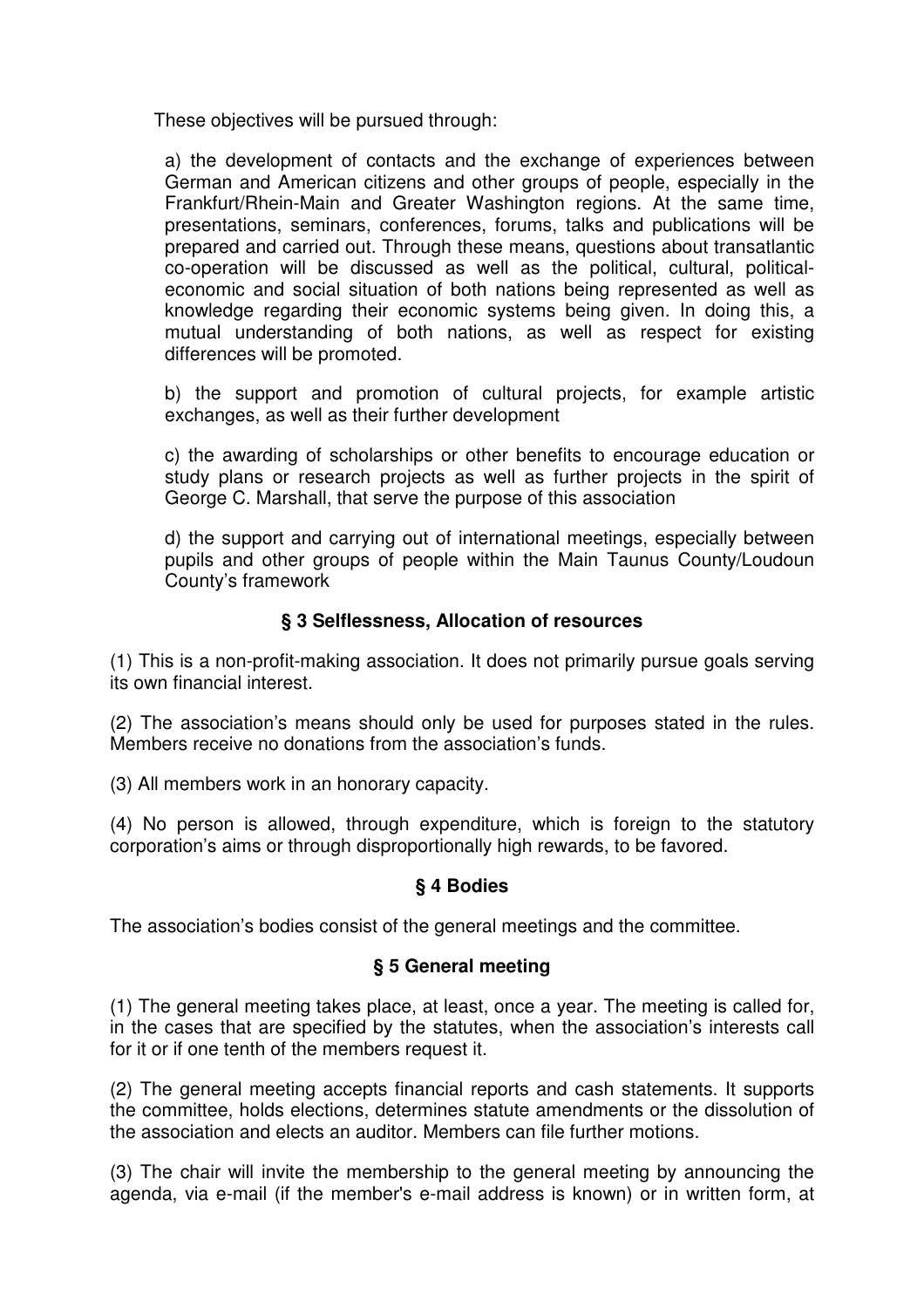least four weeks in advance. The agenda may be amended or changed by a majority vote of the assembly. This does not apply for amendments to the charter.

(4) An amendment to the charter requires a two-thirds majority of the members present. The same applies to changes to the association's aims or to its dissolution. Other decisions will have an ordinary resolution.

(5) Decisions made in the general meetings are to be recorded in written form and signed by a committee member.

# **§ 6 Committee**

- (1) The committee consists of a chairperson, a managerial chairperson and a further four elected members.
- (2) The committee members are elected every three years. They remain until the statutable appointment of the next committee in office. Incidentally, the time in office of an elected member of the committee ends because of being absent without sufficient reason or resigning as an association member. In this case the remaining committee members take over the tasks of the withdrawn member temporarily until the next general meeting.
- (3) The committee, according to § 26 BGB (German code of civil law), are the chairperson and the managerial chairperson, who individually represent the association, judicially and extra-judicially (exclusive agency).
- (4) The committee conducts business dealings in line with the association's objectives. It can give itself rules of procedure. The committee is quorate if, in addition to the chairperson and managerial chairperson, at least two other committee members are present. Decisions will be made with a majority of the votes and they will be recorded in writing.

# **§ 7 Trustees**

The committee can form and summon a board of trustees. People, whose purposes are linked in a special way to the George Marshall association MTK - Loudoun and who act in a favorable way in public for the association should be members of the board.

# **§ 8 Audit**

The general meeting elects two auditors, each working for a period of three years. They present their audit results at the general meeting.

#### **§ 9 Membership**

(1) Any natural person or corporate body can be a member. Admissions are decided by the committee after consideration of written applications.

2) Membership expires in the event of death, resignation, expulsion or dissolution of the association.